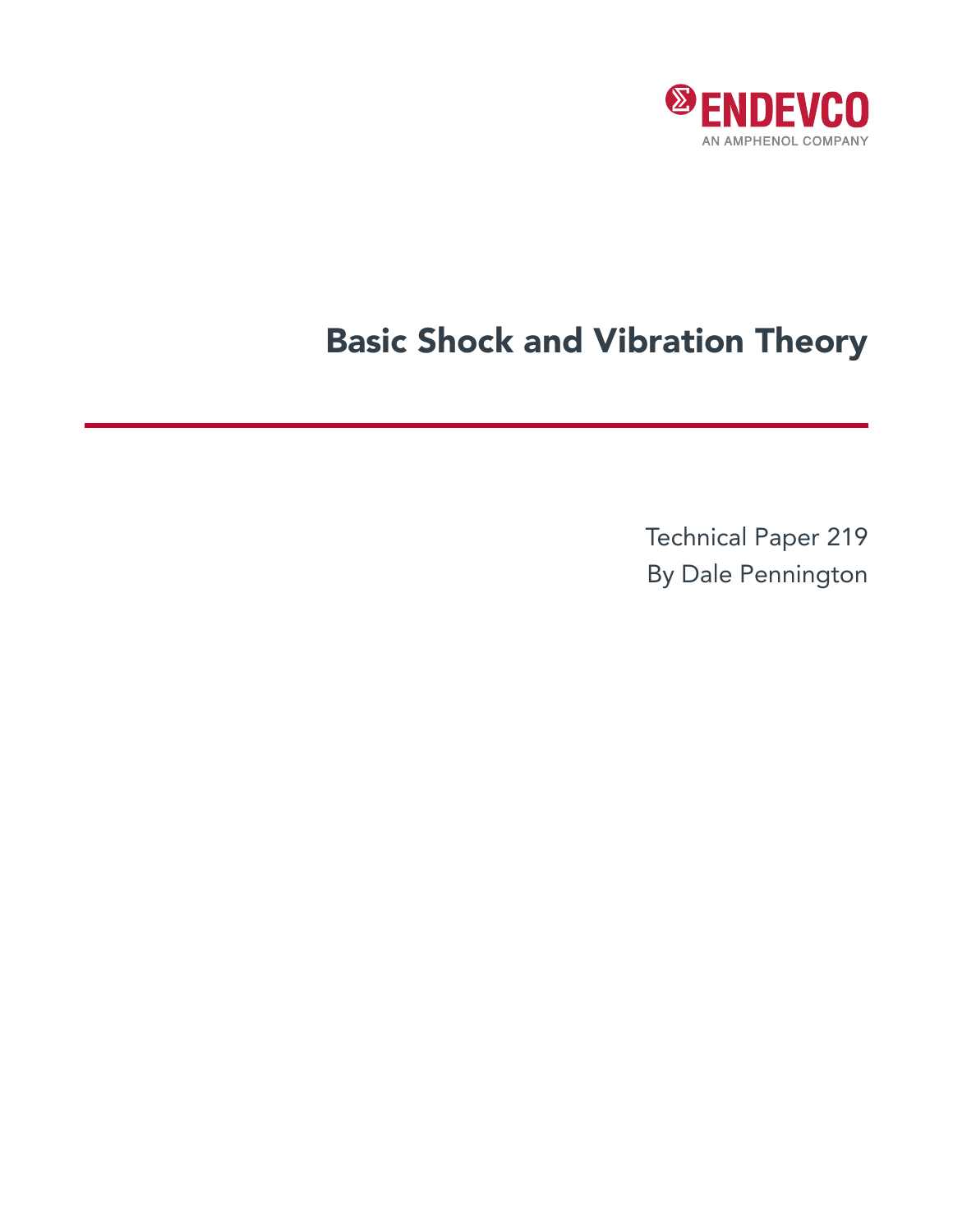

# BASIC SHOCK AND VIBRATION THEORY

by Dale Pennington

**Shock and vibration are motions in mechanical systems. Vibration is an oscillating motion about a reference point. Shock is a transient motion.** In **many cases, these motions are undesirable, even destructive.**  In **order to measure and control them, it is necessary to understand their basic natures.** 

**Mechanical motions can be divided into two general classes: periodic motions, which repeat after a fixed time interval, and aperiodic, which do not. Shock, of course, is aperiodic. Vibration may be either.** 

#### **Simple Harmonic Motion**

**The simplest form of periodic motion may be represented (Fig.I) as the projection of a rotating vector on a vertical axis as it moves with uniform circular**  motion (constant angular velocity  $\omega$ ).



**Figure I** 

**As A rotates, x varies in length. The variation is plotted against** *wt.* **By inspection,** 

$$
\mathbf{x} = \mathbf{A} \sin \omega t. \tag{1}
$$

**After completing one entire rotation (or cycle) of 2rr radians, the wave repeats. The time required to** 

**accomplish one cycle is defined as the period (T) of**  the motion. Since for one cycle,  $\omega t = 2\pi$ , the period **is clearly** 

$$
T = \frac{2\pi}{\omega}.
$$
 (2)

**Frequency** (f) **is the reciprocal of the period, or** 

$$
f=\frac{\omega}{2\pi}.
$$
 (3)

**Equation 1 is plotted as a function of time in Fig• ure 2.** 



**For the (more general) case where x is not zero**  when  $t = 0$ , the equation becomes

$$
x = A \sin (\omega t + \phi), \qquad (4)
$$

**where ¢ is known as the phase angle. Equation 4 des•**  cribes a wave with the same frequency as A sin  $\omega t$  but which is displaced from it by  $\dot{\phi}$  degrees, or by  $\phi/\omega$ **seconds.** 

Reprinted from Environmental Quarterly by Endevco Corporation, Pasadena, California **PAGE l OF 12 5/66** 



**RANCHO VIEJO ROAD · SAN -JUAN CAPISTRANO. CA 92675 . TELEPHONE (714) 493-8181** 

PALM BEACH. FLORIDA • AUSTRALIA • SWEDEN • SWITZERLAND • USSR C. WS-DN OF BEGTON DICK NSON AND COMPANY THE **PRINTED \NU 5 A. ?E•/ISED 2/74**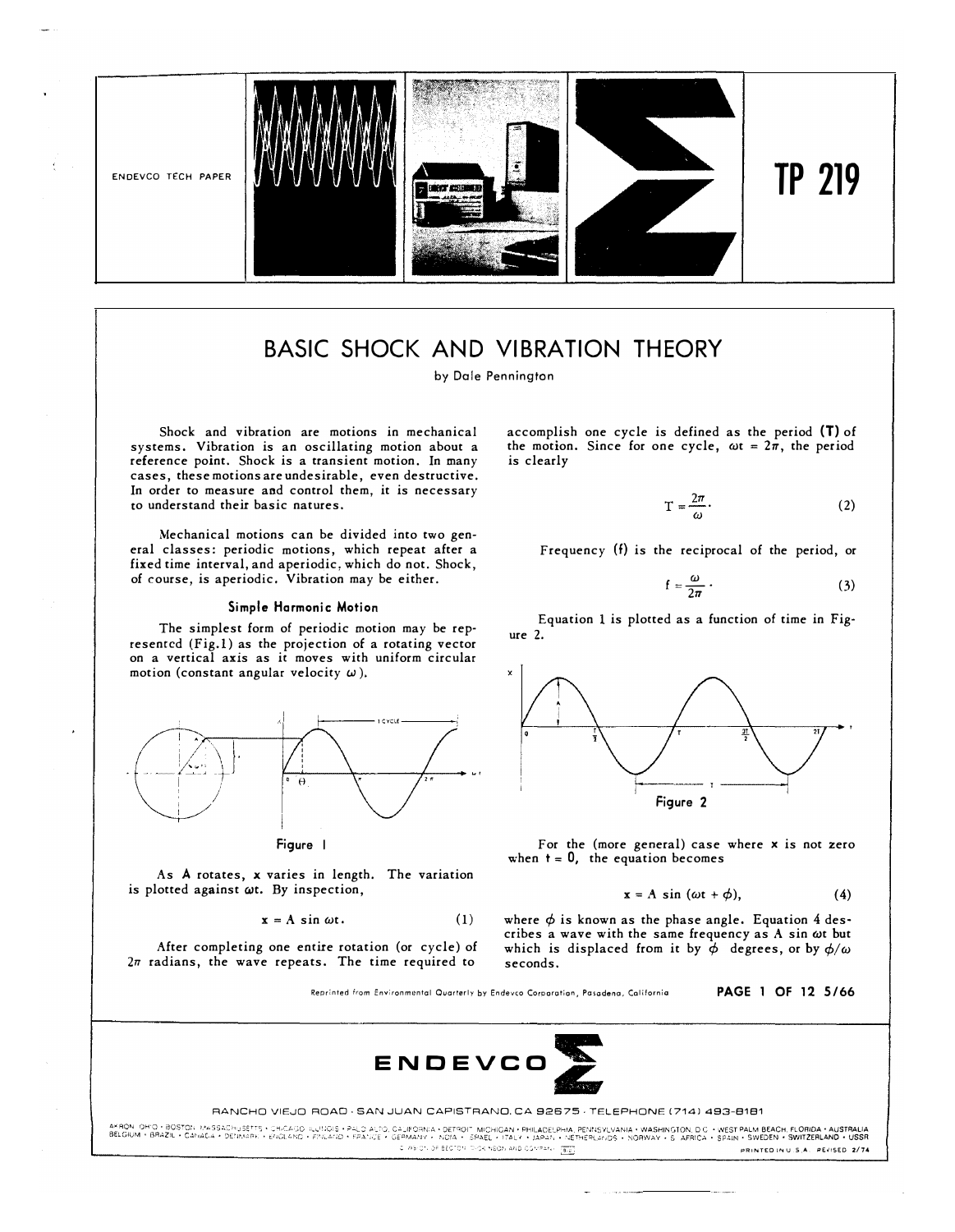Using the method of rotating vectors, the relationship between two such functions is shown in Figure 3.



Equation 1 represents a vibratory displacement. The corresponding velocity and acceleration are determined by successive time differentiations.

$$
\mathbf{v} = \frac{\mathbf{dx}}{\mathbf{dt}} = \omega \mathbf{A} \cos \omega t
$$

$$
\mathbf{a} = \frac{\mathbf{d}^2 \mathbf{x}}{\mathbf{dt}^2} = -\omega^2 \mathbf{A} \sin \omega t
$$

Using trigonometric identities, these can be rewritten as:

$$
\mathbf{v} = \omega A \sin (\omega t + \pi/2)
$$
  

$$
\mathbf{a} = \omega^2 A \sin (\omega t + \pi)
$$

These equations show that the velocity and acceleration are also sinusoidal functions. They are of the same frequency as the displacement, but displaced along the time axis. Velocity leads the displacement by a phase angle of  $\pi/2$ , or 90°. The acceleration leads by 180°. (These quantities may, of course, also be represented by rotating vectors, as in Figure 3.)

For any sinusoidal wave, the definitions of Figure 4 apply. Equivalent values are:

rms = 
$$
.707 \times
$$
 peak  
Average =  $.637 \times$  peak  
Peak to peak =  $2 \times$  peak



As an example, suppose the peak value of the function of Figure 4 is 10 g (where one "g" is the<br>acceleration of gravity = 32 ft/sec<sup>2</sup> = 386 in./sec<sup>2</sup>). It can also be expressed as:

PAGE 2 OF 12 5/66

10 g vector  
\n10 g maximum  
\n
$$
\pm
$$
 10 g  
\n7.07 g rms  
\n6.37 g average  
\n20 g peak-to-peak

All are equal to 10 g pk.

#### **Complex Motion**

Although harmonic motion is periodic, not all periodic motion is harmonic. Figure 5 is an example of a complex wave whose motion is periodic.



Analysis of complex waves would be very difficult but for a relationship proved by Fourier which shows that all periodic waves can be represented as a sum of sinusoidal, or simple harmonic waves. (The frequency of the component waves are harmonically related: i.e., they are simple multiples of the fundamental frequency of the complex wave in question.) This representation is known as a Fourier Series; and is generally written:

$$
\mathbf{x} = A_1 \sin (\omega t + \phi_1) + A_2 \sin (2\omega t + \phi_2) + \dots
$$

 $\alpha$ r

$$
\mathbf{x} = A_0 + \sum_{\mathbf{k} = 1}^n A_{\mathbf{k}} \sin(k\omega t + \phi_{\mathbf{k}}). \tag{5}
$$

For example, the complex wave of Figure 5 can be shown to be the sum of two harmonically related sinusoids:

$$
x_1 = A_1 \sin \omega t \qquad x_2 = A_2 \sin 2\omega t
$$

(in this instance,  $\phi = 0$ ). Algebraic addition yields

$$
\mathbf{x} = \mathbf{x}_1 + \mathbf{x}_2 = A_1 \sin \omega t + A_2 \sin 2\omega t,
$$

which is the equation of the curve in Figure 6. (The function x can be plotted by graphical addition of curves  $x_1$  and  $x_2$ .)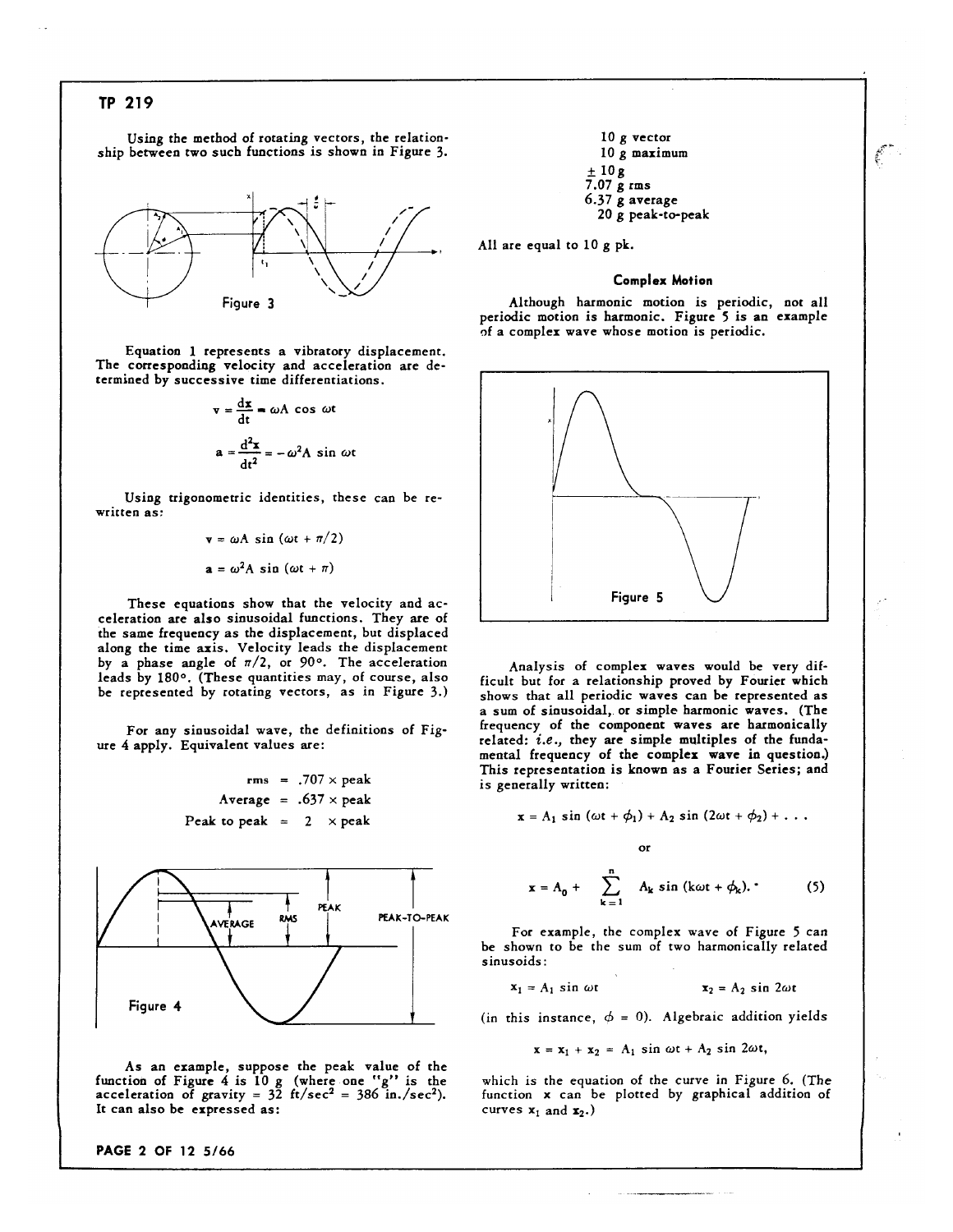Figure 6

It should be pointed out that the simple relationships between displacement, velocity and acceleration found for simple harmonic motion do not apply in complex motion. The velocity and acceleration functions that can be determined by graphical differentiation of<br>the displacement or by differentiating the Fourier series will be seen to possess an entirely different wave shape than the related displacement.

It is also important to note that the simple numerical relationship between peak, rms and average in harmonic motion values are not valid for complex waves. For complex waves, more rigorous definitions must be used:

$$
x_{Average} = \frac{1}{T} \int_{0}^{T} x(t) dt
$$
 (6)

$$
\mathbf{x}_{\text{rms}} = \sqrt{\frac{1}{T} \int_{0}^{T} [\mathbf{x}(t)]^2 dt} \tag{7}
$$

Dynamics: Free Vibration of an Undamped Single Degree of Freedom System.

A simple spring-mass system is shown schematically in Figure 7. The mass m is free to move vertically and is attached to a fixed (immovable) support by spring k. The position of mis completely described by its distance along the vertical axis. (Since only one coordinate, x, is needed to describe the location m, the system is defined as a single degree of freedom system.)

If the mass is displaced a distance x from its equilibrium position\* and released, the only force acting on it is the elastic restoring force of the spring, -kx, where k is the spring stiffness. The resultant motion is governed by Newton's second law,  $F = ma$ , which becomes  $- kx = ma$ , or:

$$
-kx = m \frac{d^2x}{dt^2}
$$

\* When the mass is first attached, the spring will stretch a small amount  $\delta$ , known as the static deflection. At equilibrium, the effect of gravity on m is just balanced by the restoring force of the spring, or,  $W = -k\delta$ . (The minus sign is introduced since the force acts opposite to the deflection  $\delta$ .)

Rearranging terms:

$$
m \frac{d^2x}{dt^2} + kx = 0, \qquad \text{or}
$$

$$
\frac{d^2x}{dt^2} + \left(\frac{k}{m}\right)x = 0 . \tag{8}
$$

A general solution of this differential equation is

$$
x = A \sin\left(\sqrt{\frac{k}{m}} t + \phi\right),
$$

which is seen to be the same form as Equation 4, the general equation for simple harmonic motion.



Therefore, the spring-mass system of Figure 7 undergoes sinusoidal vibration with an angular velocity of

$$
\omega = \sqrt{\frac{k}{m}} \quad . \tag{9}
$$

The period, from Equation 2, is:

$$
T = 2\pi \sqrt{\frac{m}{k}}, \qquad (10)
$$

and the natural frequency is:

$$
f_n = \frac{1}{2\pi} \sqrt{\frac{k}{m}} \ . \tag{11}
$$

PAGE 3 OF 12 5/66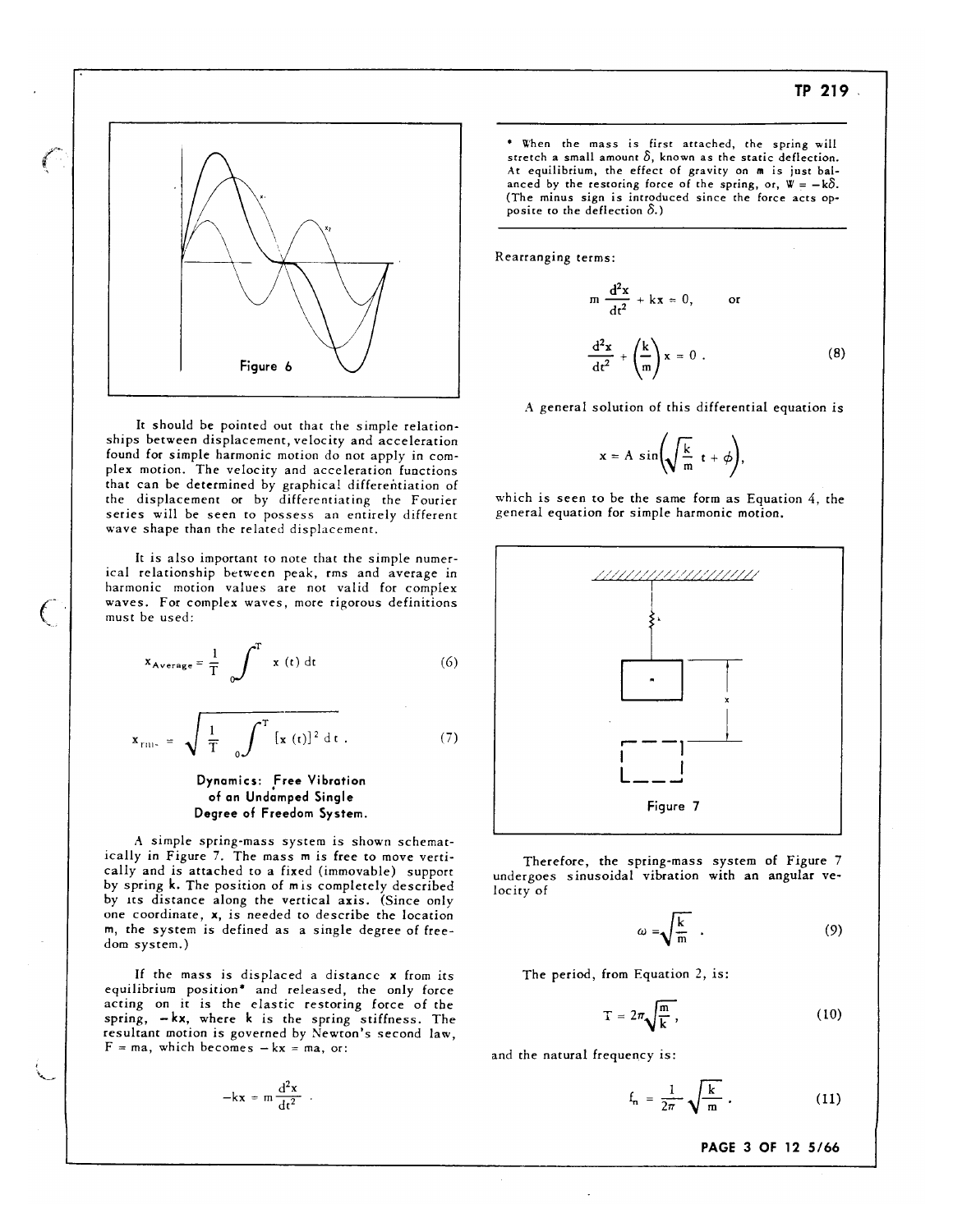The system described above will, once started, continue to vibrate at its natural frequency forever, unless some opposing force is introduced. For example:

> A 16-pound weight suspended from a helical spring produces a static deflection of 6 inches. What is the natural frequency of this system?

$$
m = \frac{W}{g} = \frac{16 \text{ lb}}{32 \text{ ft/sec}^2} = .5 \text{ lb-sec}^2/\text{ft}.
$$
  

$$
k = \frac{W}{\delta} = \frac{16 \text{ lb}}{.5 \text{ ft}} = 32 \text{ lb/ft}.
$$
  

$$
f_n = \frac{1}{2\pi} \sqrt{\frac{32}{.5}} = \frac{4}{\pi} = 1.27 \text{ Hz}
$$

## Free Vibration of a Damped Single Degree of Freedom System

Observation of actual vibrating systems, such as bells and tuning forks, shows that vibrations, once initiated, do not continue forever but eventually die out because of friction effects. We say that these vibrations are damped. If the mass of Figure 8 is displaced a distance x and released, its motion will be determined not only by spring k, but by the damper of<br>damping coefficient c. The effect of the damper is to introduce a viscous damping force -cV, which is pro-



portional to the velocity of m and which opposes that velocity. The equation of motion now becomes:

$$
ma = -kx - cV
$$
  
\n
$$
m \frac{d^{2}x}{dt^{2}} = -kx - c \frac{dx}{dt}
$$
  
\n
$$
m \frac{d^{2}x}{dt^{2}} + c \frac{dx}{dt} + kx = 0
$$
  
\n
$$
\frac{d^{2}x}{dt^{2}} + \left(\frac{c}{m}\right) \frac{dx}{dt} + \left(\frac{k}{m}\right) x = 0
$$
 (12)

PAGE 4 OF 12 5/66

The solution of Equation 12 depends on how much damping is present. Let us arbitrarily define the term critical damping  $c_c$  as  $c_c = 2m \sqrt{k/m}$ . Then any amount of damping can be discussed in terms of its ratio to critical damping. The damping ratio is commonly written as  $\zeta = c/c_c$ .

#### **Less than Critical Damping**

For the case of little damping  $(\zeta < 1)$  the solution of Equation 12 is:

$$
x = Ae^{-\frac{ct}{2m}} \sin(\omega t + \phi), \qquad (13)
$$

Ç.

k.

 $\omega = \sqrt{\frac{k}{m}(1-\zeta^2)}$ where

This is a sinusoidal vibration with diminishing amplitude as shown in Figure 9. (The rate of decay of the vibration amplitude is conveniently expressed in terms of the logarithmic decrement  $(\Delta)$ , defined as the natural logarithm of the ratio of any two successive peaks  $(\Delta = \ln \frac{x_1}{x_2})$ . In terms of  $\zeta$ , this becomes  $\Delta = \frac{2\pi \zeta}{\sqrt{1 - \zeta^2}}$ .



#### **Critical Damping**

When  $c = c_c$  ( $\zeta = 1$ ), the solution of Equation 12 becomes

$$
x = (A + Bt) e^{\frac{-Et}{2m}}.
$$
 (14)

In this case there is no oscillation and the motion is as shown in Figure 10. Critical damping can be described as that degree of damping for which the mass will return to its equilibrium position in the least time without oscillation.

#### **Greater than Critical Damping**

Where c is larger than  $c_c$  ( $\zeta > 1$ ), the solution to Equation 12 is:

 $\omega = \sqrt{\frac{k}{m}(\zeta^2 - 1)}$ .

$$
x = e^{-\frac{ct}{2m}} \left[ A e^{\omega t} + B e^{-\omega t} \right], \qquad (15)
$$

$$
\quad \text{where} \quad
$$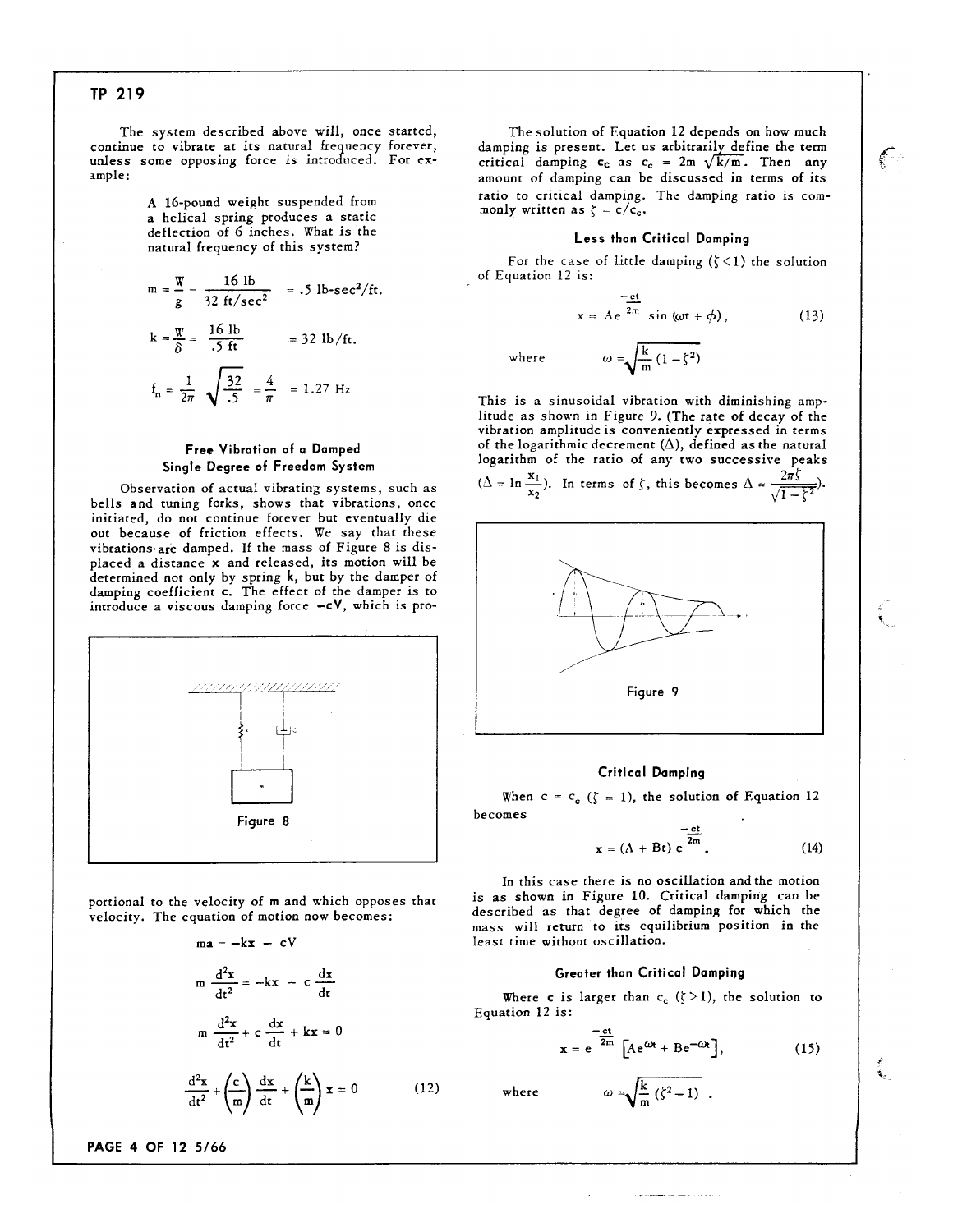Again there is no oscillation. The mass returns to its equilibrium position more slowly than when critically damped (Fig. 10).



#### Forced Vibration of a Damped Single Degree of Freedom System

So far the only case considered is that for which the mass is displaced a given distance and released. The resulting free vibration eventually dies out because of energy dissipation in the damper. By supplying additional energy to the vibrating system, the amplitude of vibration can be maintained.

Consider the system of Figure 11, in which a sinusoidal forcing function Facts upon the mass. The equation of motion is:

$$
ma = -kx - cV + F
$$
  
\n
$$
m \frac{d^{2}x}{dt^{2}} + c \frac{dx}{dt} + kx = F
$$
  
\n
$$
\frac{d^{2}x}{dt^{2}} + \left(\frac{c}{m}\right) \frac{dx}{dt} + \left(\frac{k}{m}\right) x = F_{0} \sin \omega t
$$
.(16)



Allowing sufficient time for the system to settle down to steady-state oscillation, the solution of Equation 16 can be written:

A =  $\frac{F_0}{\sqrt{(k - mω^2)^2 + (cω)^2}}$ 

$$
\mathbf{x} = A \sin (\omega t - \phi), \tag{17}
$$

$$
\quad\text{where}\quad
$$

and 
$$
\tan \phi = \frac{c\omega}{k - m\omega^2}
$$

We introduce two new terms:

T.

$$
\omega_n = \sqrt{\frac{k}{m}}
$$
 = the undamped natural frequency

$$
A_{static} = \frac{r_0}{k} =
$$
 the static deflection of the system due to a constant force  $F_0$ .

It is now possible to normalize the expressions for  $A$  and  $\phi$  to the following:

$$
R = \frac{A}{A_{static}} = \frac{1}{\sqrt{\left(1 - \left[\frac{\omega}{\omega_n}\right]^2\right)^2 + \left(2\zeta\frac{\omega}{\omega_n}\right)^2}}
$$
(18)  

$$
\tan\phi = \frac{2\zeta\frac{\omega}{\omega_n}}{1 - \left(\frac{\omega}{\omega_n}\right)^2}
$$
(19)

The relative response  $R$  (or magnification factor) and phase angle  $\phi$  can now conveniently be plotted as functions of only two variables: the frequency ratio  $\frac{\omega}{\omega_n}$  and the damping factor  $\zeta$  (see Fig. 12 and 13).

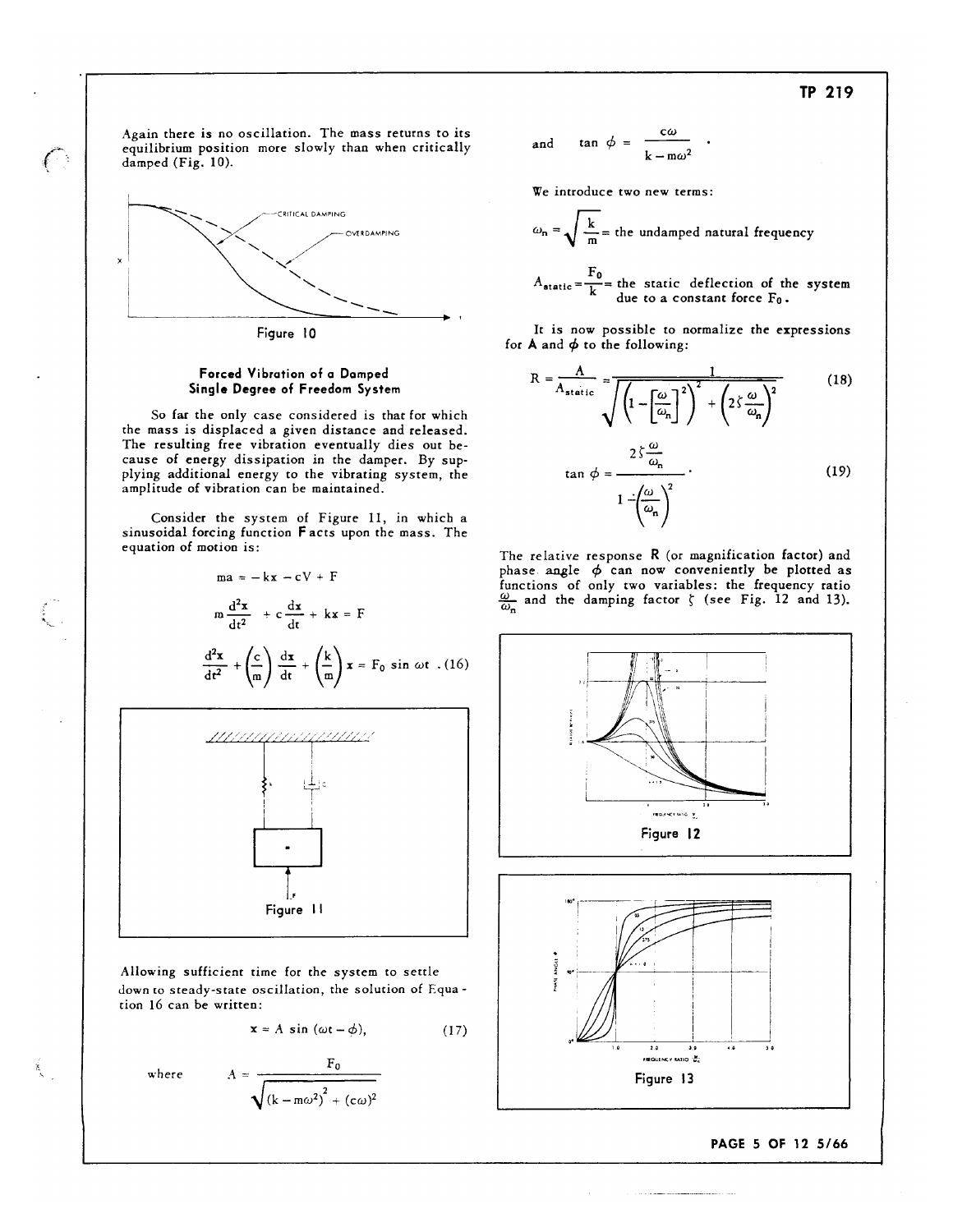These curves show that both the vibration amplitude and the phase angle (between the forcing function and the resultant displacement of m) are strongly affected by the damping ratio and the frequency of<br>vibration. In general, as damping becomes smaller amplitude of vibration at resonance becomes larger. Small values of damping are said to produce high "O" resonance. (In theory, with zero damping the vibration amplitude could become infinitely large.) Also, for small damping the pase angle shifts more rapidly from 0<sup>o</sup> to 180°. For lightly damped systems, one technique for finding resonance is to determine the frequency of 90° phase shift.

#### Aperiodic Motion: Random Vibration

Random vibration is a continuous oscillating motion whose instantaneous amplitude can be predicted only on a probability basis. It may be considered as being composed of a continuous spectrum of frequencies whose individual amplitudes are varying in a random manner. Random motion is obviously aperiodic and is described mathematically in terms of statistics, rather than trigonometeric functions. Figure 14 is a plot of random acceleration vs. time. At any given instant (t), the probability that the acceleration value is between  $a_0$  and  $a_0 + da$  is defined as: p (a) da. For a normal process:

$$
p(a) = \frac{1}{\sigma \sqrt{2\pi}} \exp\left(-\frac{a^2}{2 \sigma^2}\right) \tag{20}
$$



This equation, known as a Gaussian or Normal Distribution, is plotted in Figure 15 as a function of a.

The probability that the instantaneous value of acceleration is between  $a_1$  and  $a_2$  is given by:

$$
\int_{a_1}^{a_2} p(a) da = \frac{1}{\sigma \sqrt{2\pi}} \int_{a_1}^{a_2} \exp\left(-\frac{a^2}{2 \sigma^2}\right) da
$$

which is the shaded area under the curve of Figure 15.

# Probability Density

Since the amplitude probability is the product of  $p(a)$ and an acceleration value, p (a) is commonly refer-

PAGE 6 OF 12 5/66

red to as the probability density. Equation 20, then, describes a Gaussian probability density function. (The only vibrations considered here will be those which are described by Equation 20. It will also be assumed that the random vibration is stationary -- that is to say that its statistical properties are unaffected by a translation of the time axis.)



The quantity  $\sigma$  is defined as the root mean square deviation of the instantaneous acceleration from the mean acceleration value. For random acceleration, the mean acceleration value is zero, so that  $\sigma$  reduces simply to the rms value of the instantaneous acceleration.

The probability density curve is usually normalized -- that is, the scales are so adjusted that the total area under the curve is unity, which is to say that the total area under the curve represents certainty, with a probability of 1.

Referring to Figure 16, the probability that the instantaneous value of acceleration is between  $\pm a_1$  is equal to the shaded area under the normalized probability density curve.

#### Random Amplitude Sine Wave

From a damage standpoint, peak values of acceleration may become more important than instantaneous values. Suppose the random vibration signal is passed through a narrow bandwidth filter. The result will be a single frequency wave with randomly varying amplitude, or random amplitude sine wave.

For such a wave, the probability of an acceleration peak having a value between  $a_0$  and  $a_0 + da_p$  is defined  $as:$ 

$$
p(a_p) da_p
$$

where 
$$
p(a_p) = \frac{a_p}{\sigma^2} \exp\left(-\frac{a_p^2}{2 \sigma^2}\right)
$$
 (21)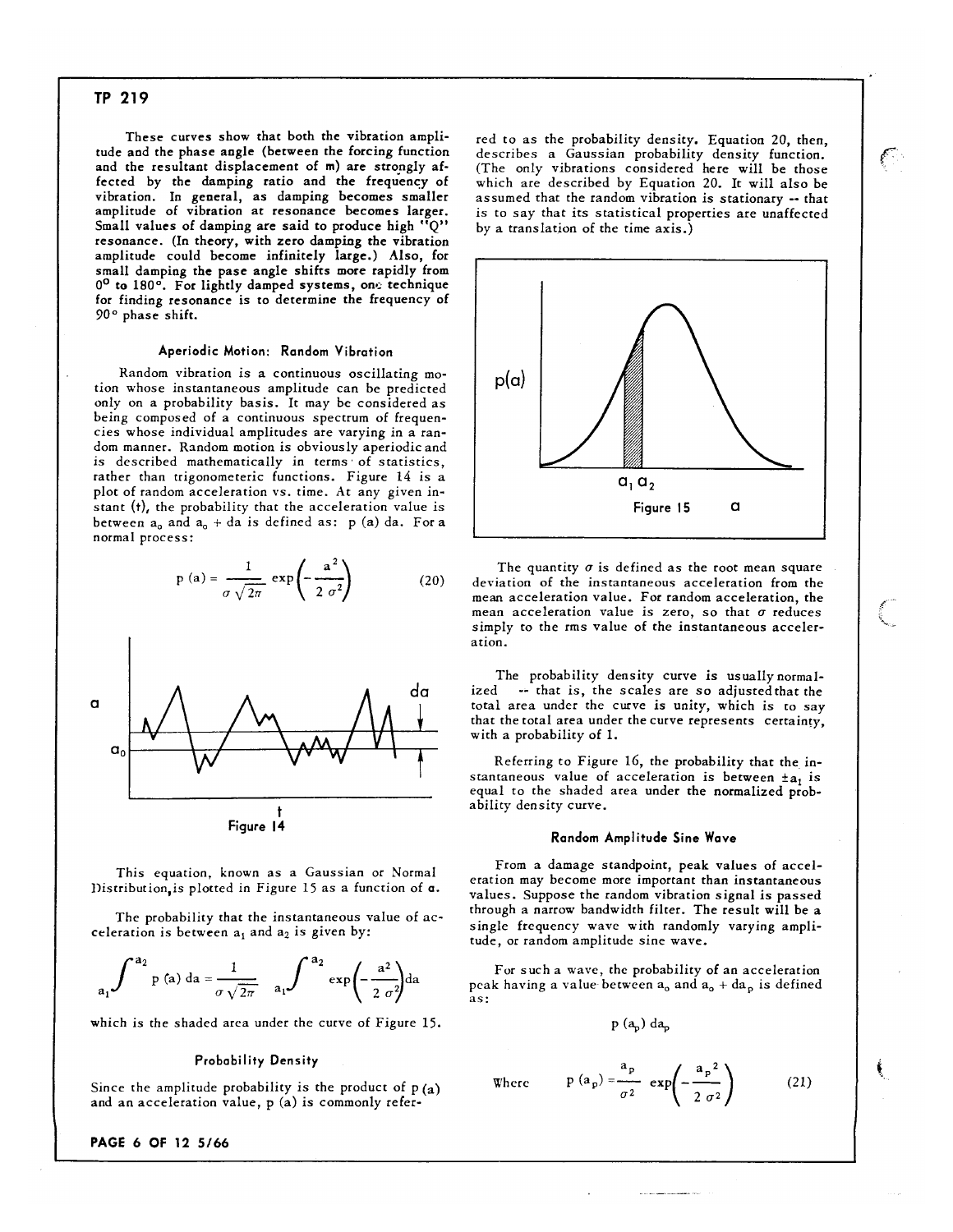

This equation, known as a Rayleigh distribution, is plotted in Figure 17 as a function of ap.



From Equation 21, the probability that the peak value of acceleration is between  $a_1$  and  $a_2$  becomes

$$
a_1 \int^{a_2} p(a_p) da_p = \frac{1}{\sigma^2} \int^{a_2} a_p \exp \left(-\frac{a_p^2}{2 \sigma^2}\right) da_p
$$

which is the shaded area under the curve.

By analogy with the previous discussion of instantaneous acceleration,  $p(a_0)$  is a probability density function for peak accelerations, or equivalently, of the envelope of the random sine wave.

Referring to Figure 18, the probability that the peak acceleration is between o and a<sub>1</sub>, is equal to the shaded area under the normalized probability density curve.

A single frequency component of a random vibration will vary randomly in amplitude. This component cannot, therefore, be specified by its peak value. Instead, its root mean square (rms) value, which does not vary with time, must be used.

The rms value of a single frequency wave is easily defined. Random vibration, however, contains a continuous distribution of frequencies. Since any actual bandpass filter used in practice has a finite bandwidth, it will pass frequencies adjoining the center frequency of interest. To determine the contribution of a single frequency, it is necessary to divide the filter output by its bandwidth. If output is in rms gs, it is divided

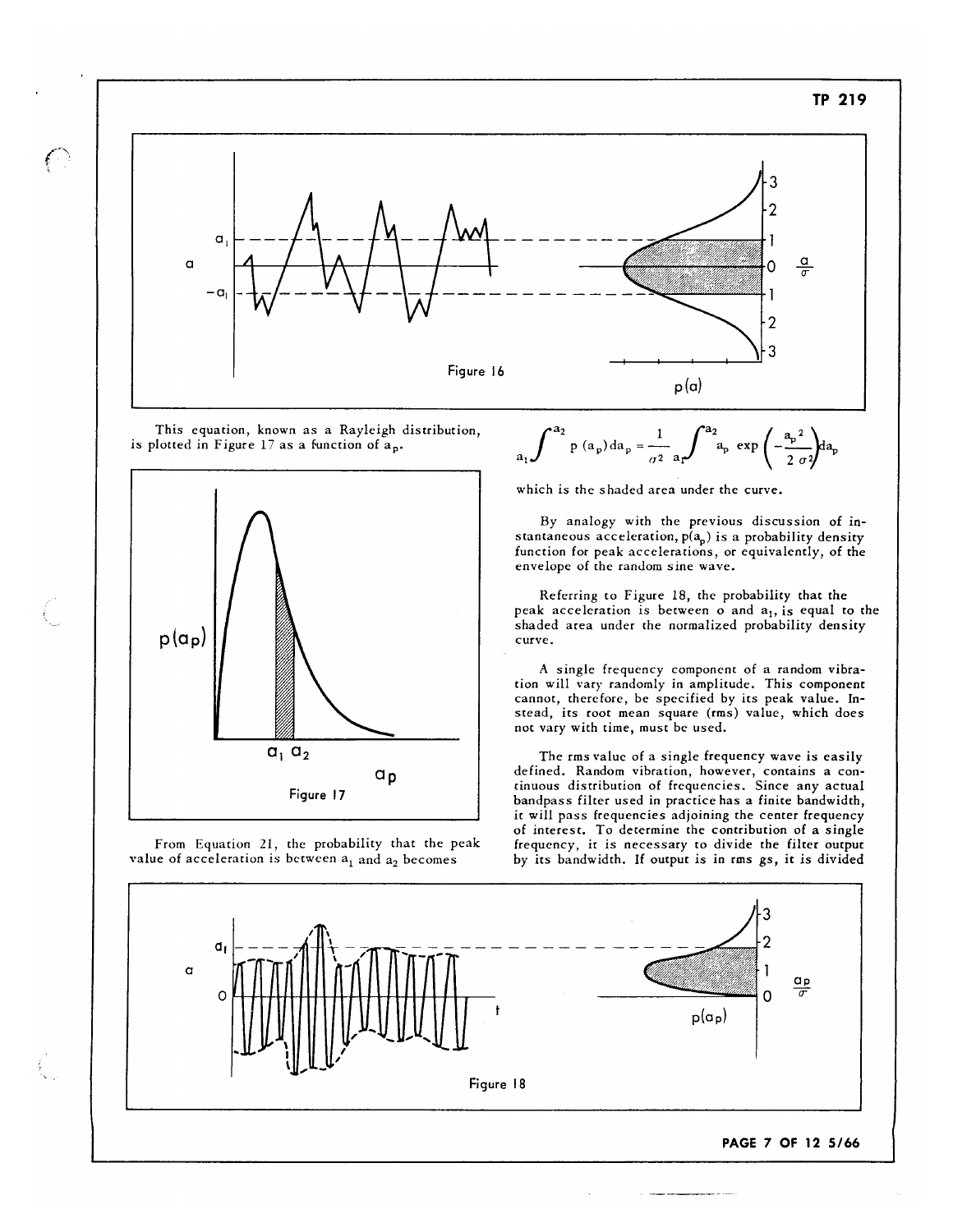by the square root of the bandwidth (yielding  $\frac{g}{\sqrt{Hz}}$ ). If output is in mean squared gs, it is divided by the bandwidth in Hz (yielding  $\frac{g^2}{\mu}$ ).

Power Spectral Density Plot

Random vibration is normally plotted in the latter units as a function of frequency. Figure 19 illustrates a typical power spectral density plot. (Power, the rate of doing work, is proportional to the square of the vi-

bration amplitude. Hence a plot  $\frac{g^2}{Hz}$  vs. frequency

shows the power distribution of the vibration as a function of frequency.)

The shaded area under the PSD curve is given by

$$
\overline{\mathbf{a}}^2 = \int_{f_1}^{f_2} \mathbf{G} \text{ (f) df} \tag{22}
$$

and represents the mean squared acceleration between  $f_1$  and  $f_2$ .

The rms acceleration (between frequencies  $f_1$  and  $f_2$ ) is therefore equal to the square root of the shaded area of Figure 19.



Random vibration which exhibits a constant acceleration density is called a white noise. In the case of white noise, Equation 22 simplifies to:

$$
\overline{a}^2 = G_o B
$$
  

$$
a_{rms} = \sqrt{G_o B}
$$
 (23)

when  $G_0$  = constant acceleration density and B = bandwidth under consideration.

Random vibration is important because it it frequently encountered in nature. Rocket engines are typical random vibration generators. Fortunately, the

#### PAGE 8 OF 12 5/66

and

rms acceleration level, which is easily measured, has statistical significance. The amplitude of random vibration is most often specified as an rms acceleration over a given bandwidth and as an acceleration density vs frequency.

#### **Dynamics**

The behavior of the system illustrated in Figure 8 (EQ, Sept., 1962, Pg 22) was examined for a forced vibration of the mass. If the forcing function is applied instead to the support, the resultant motion of the mass or transmissibility of the system becomes:

$$
T = \sqrt{\left(1 - \left(\frac{\omega}{\omega_n}\right)^2\right)^2 + \left(2\zeta \frac{\omega}{\omega_n}\right)^2}
$$
 (24)

If the forcing function is random sine wave (single frequency) the resultant motion of the system is the same as for a pure sinusoidal input. The product of the input excitation and the system transmissibility is  $a = a_0$  T, where  $a =$  resultant system acceleration,  $a_0$  = input acceleration (of support),  $T = \text{trans}$ missibility.

In terms of squared acceleration:

$$
\overline{a}^2 = \overline{a}_0^2 \mathbf{T}^2
$$

where  $a^2$  = mean squared resultant acceleration and  $\bar{a}^2$  = mean squared input acceleration.

Since only a single frequency is present,  $\overline{a}$  2 is equal to G(f), the mean square acceleration density. If, instead of a single frequency, the input is a random vibration the overall mean squared response is the sum of the mean squared responses to the component frequencies:

$$
\overline{a}^2 = \int_0^\infty T^2 G(f) df
$$
 (25)

#### Simple Impulse

Mechanical shock, although difficult to define rigorously, can be expressed as a sudden, non-periodic disturbance involving relatively large motions in a system within a short (in relation to the natural period of the system) time interval. Since shock occurs in infinite variety and can be very complex, it is useful to examine several simplified types of shock motion as an introduction to more complex forms.

The simplest concept is that of a simple impulse, or velocity shock (Fig. 20). In this case the shock motion is an impulse of extremely short duration and large acceleration which results in a step velocity change. In the (ideal) limiting case the pulse duration approaches zero and the amplitude becomes infinitely large.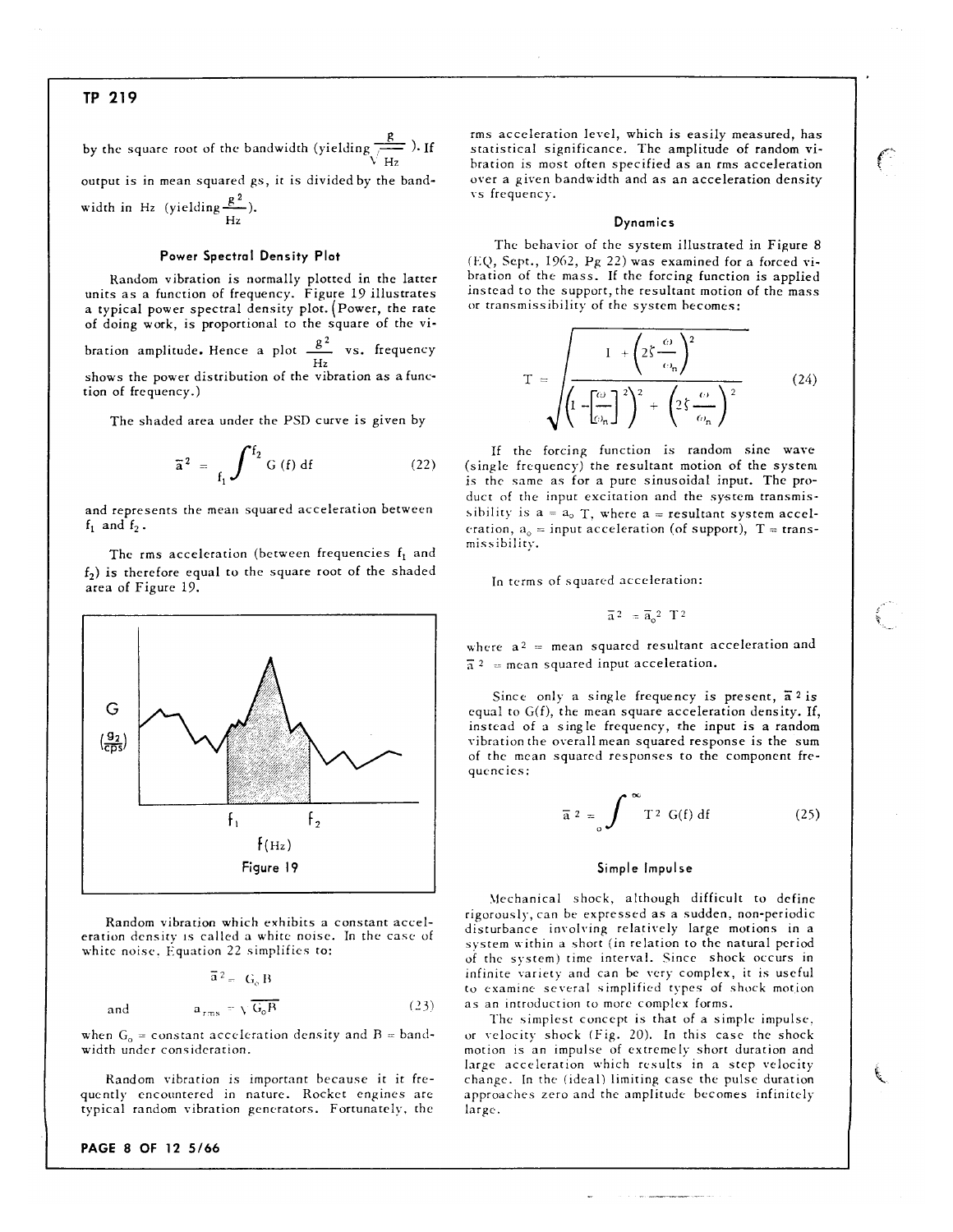

Figure 20. Impulse or velocity shock: (a) as a function of acceleration, (b) as a velocity-time function.



This (acceleration) motion is expressed analytically as:

$$
a(t) = \lim_{\Delta t \to 0} \frac{v_0}{\Delta t}
$$
 (26)

An alternative expression defines a(t) in terms of the Dirac function,  $\delta(t)$  [defined as zero for  $t \neq 0$  and

infinite at 
$$
t = 0
$$
 such that  $\int_{-\infty}^{+\infty} \delta(t) dt = 1$  and is:

$$
\mathbf{a}(\mathbf{t}) = \mathbf{v}_0 \; \delta \left( \mathbf{t} \right) \tag{27}
$$

This type of shock is approached in collisions between very hard materials, such as steel impacting on steel.

Perhaps the most common type of shock encountered in test work is the simple pulse, specified by its acceleration amplitude, time duration and pulse shape. Examples are the half sine, square wave and sawtooth pulses.

The half sine pulse (Fig. 21a) has been used extensively. It is not only easy to generate but yields readily to mathematical analysis. It is expressed analytically as:

$$
a(t) = A \sin \frac{\pi t}{\tau} \qquad [0 < t < \tau]
$$
  

$$
a(t) = 0 \qquad [t > \tau, t < 0]
$$
 (28)



Figure 21. Simple pulse shapes: (a) half sine, (b) square wave, (c) sawtooth (terminal peak).

A rigid mass dropped onto a pure linear spring will experience a half sine acceleration pulse as the spring compresses and then expands.

The square wave, or, more accurately, rectangular, pulse (Fig. 21b) is simple in concept, but can only be generated approximately. The infinite slopes at time  $\overline{0}$  and time  $\tau$  necessitate instantaneous rise and decay times, and no equipment yet exists that can meet this requirement. The square wave is analytically expressed as:

$$
a(t) = A \qquad [0 < t < \tau]
$$
  

$$
a(t) = 0 \qquad [t > \tau, t < 0]
$$
 (29)

Successful square wave production normally requires fairly sophisticated equipmen., such as shock machines utilizing metered fluid flow for pulse shaping. One important feature of this pulse shape is its rich content of higher frequency harmonics.

The sawtooth pulse (Fig. 21c) is characterized by an acceleration that increases linearly to a maximum level, and then drops abruptly to zero. Again, the instantaneous decrease to zero can only be approached, but the sawtooth form is nevertheless sufficiently valuable as to be rapidly becoming the recommended pulse for many types of test work. The (terminal peak) sawtooth is expressed analytically as:

$$
a(t) = \frac{A}{\tau} t \qquad [0 < t < \tau]
$$
  
\n
$$
a(t) = 0 \qquad [t > \tau, t < 0]
$$
\n(30)

One popular technique for obtaining this pulse shape involves dropping a suitably mounted test specimen onto a deformable pellet, commonly a small cylinder of lead.

Another and different type of shock motion is the decaying sinusoid, or transient vibration, shown in Figure 22. This motion is identical to the free vibration of an under-damped single degree of freedom system, which was discussed earlier. It is expressed analytically as:

$$
a(t) = A \exp\left(-\frac{ct}{2m}\right) \sin(\omega t + \phi) \qquad [t > 0] \qquad (31)
$$

PAGE 9 OF 12 5/66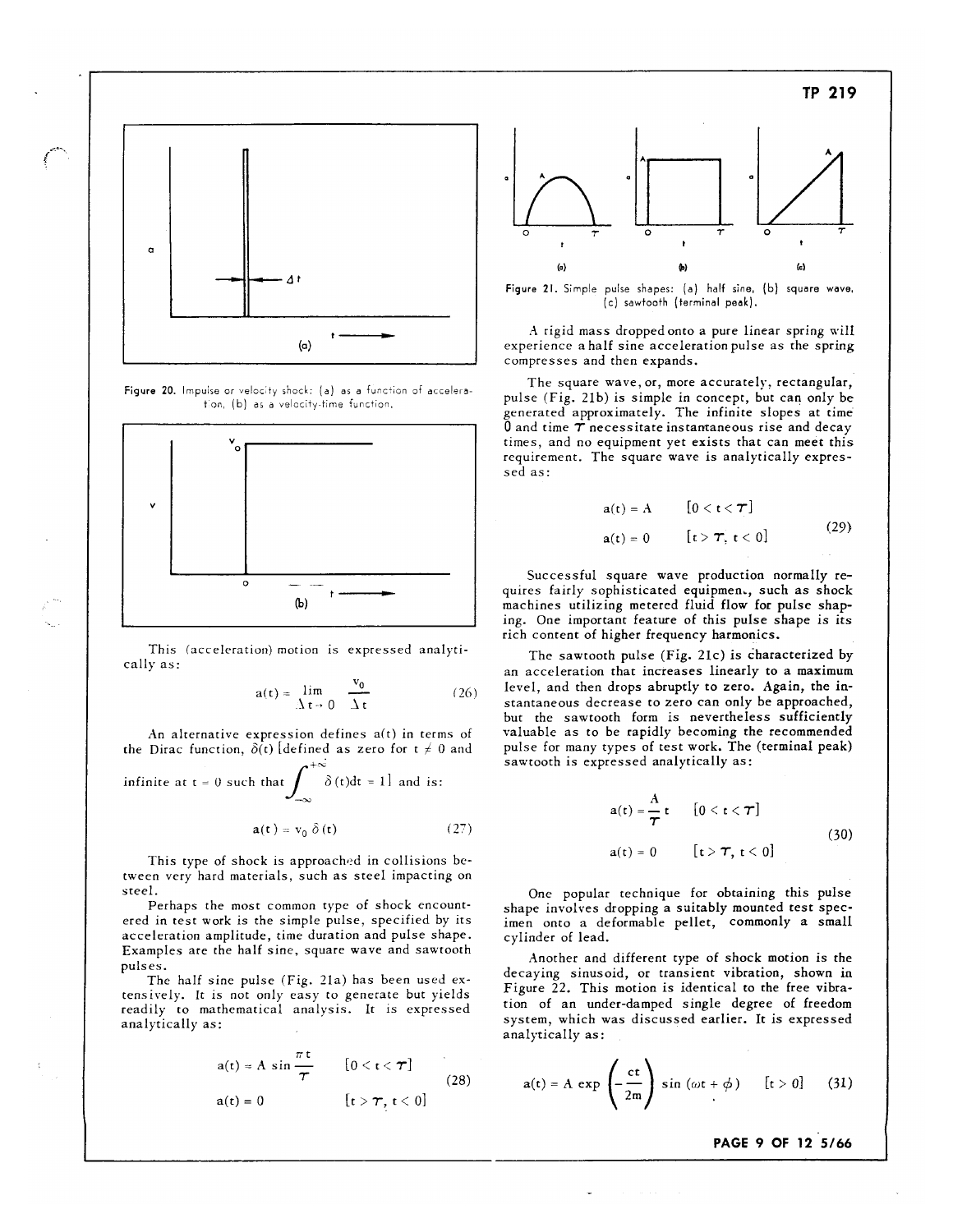

Figure 22. Decaying sinusoid or transient vibration.

(Compare with Eq. 13.) This motion may be considered as the simplest type of shock response. It may be generated by exciting a lightly damped single degree of freedom system (Fig. 8) with a simple impulse.

#### Complex Shock

The complex shock shown in Figure 23 is typical of actual data obtained in the field. Because of its highly complex nature, a shock motion of this type cannot be described analytically; because of its frequent occurence in practice, it cannot be ignored. As a result, powerful methods have been developed to deal with it. Very large equipment interacts with, or loads a shock machine to which it is attached, with the result that transients generated by the machine produce complex shock. Equipment mounted in vehicles may experience complex shock that is the end result of a shock loadsuch as an aircraft landing - which is transmitted through the vehicle structure.



Figure 23. Complex shock.

#### Fourier Integral

In the discussion of complex vibration, it was pointed out that all periodic waves can be represented as a sum of sinusoidal or simple harmonic waves, and that such a representation is known as a Fourier Series. The various Fourier components occur at discrete frequencies, as shown in Fig. 24, the Fourier spectrum of the complex wave. In a similar way, any non-periodic function may also be represented as a sum of sinusoidal components. In contrast to the periodic case, however, the Fourier spectrum of a non-periodic transient wave is a continuous function (Fig. 25) and is obtained by integration. The Fourier integral of a shock wave is written:

$$
F(\omega) = \int_{-\infty}^{+\infty} (t) \exp(-j\omega t) dt
$$
 (32)





Figure 24. (a) Square wave showing first three sinusoidal components, (b) Fourier spectrum of square wave (periodic).



Figure 25. Non-periodic transient: (a) 10 msec rectangular pulse. (b) Fourier spectrum of a 10 msec rectangular pulse.

In addition to its value in data reduction, Fourier spectral information is useful in determining the required frequency response of instrumentation used for shock measurement. For instance, the measurement of shock often requires better low frequency response than might be anticipated from the basic shape of the transient pulse. As an example, it may seem at first glance that a single ten-millisecond half sine, rectangular, or sawtooth pulse contains no frequency components lower than 50 Hz, the frequency corresponding to a ten-millisecond half period and/or a twenty-millisecond full period of a continuous sine wave.

 $\mathcal{E}^{\mathbb{Z}}$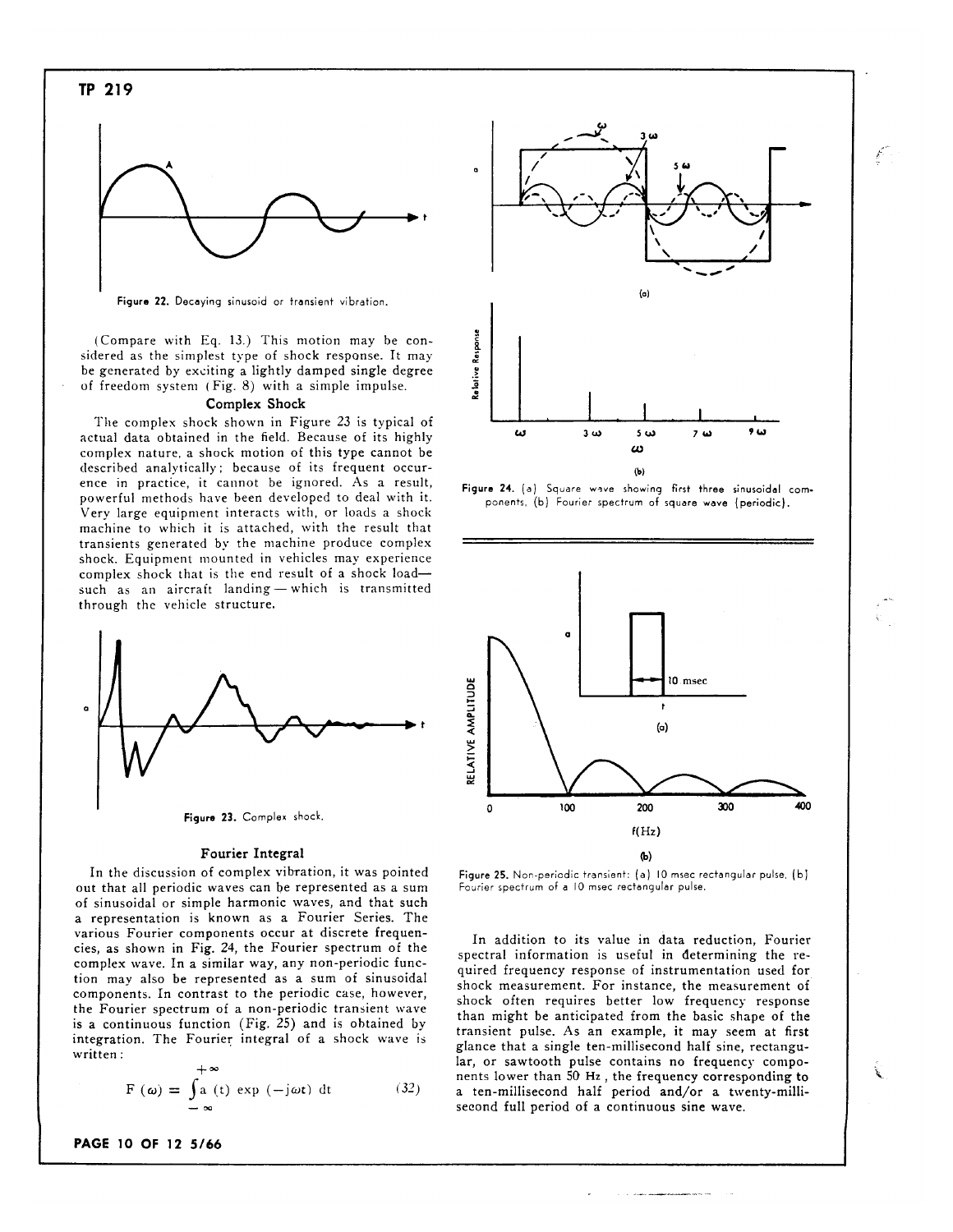In the case of the continuous and repetitive waveforms shown in Figure 26, there are no frequency components lower than 50 Hz. The repetitive square wave contains higher harmonics in addition to the fundamental 50 Hz trequency. The only frequency component of the sine wave is 50 Hz.



If the square pulse is a repetitive transient, a new situation exists. In the case of Figure 27, a 10 millisecond square pulse is repeated at a rate of 10 times per second. In this case the lowest frequency component exclusive of the DC average is 10 Hz, correspond-



Figure 27. Repetitive rectangular pulse-lowest frequency component 10 Hz

If the repetition rate is slowed and the time between pulses lengthened, the lowest frequency component is correspondingly reduced. With one pulse per second, the lowest frequency is 1 Hz. With one pulse per minute, the lowest frequency is 0.0167 Hz.

A single pulse corresponds to the situation where the time between pulses is lengthened until it becomes infinite; the lowest frequency component then approaches zero Hz. The relative frequency spectrum of a single 10 millisecond rectangular pulse is shown in Figure 25.

If a small amount of distortion can be tolerated, response all the way to zero frequency is unnecessary. However, response below 5 Hz is normally advisable

for pulses that exceed several milliseconds in duration. Much of the spectrum of the pulse in Figure 25 will be lost if the measuring system has no response below  $50$  Hz.

#### Shock Spectrum

If an undamped linear single degree of freedom system is subjected to some given shock motion input, the resultant motion, or response, of the system will be determined by (1) the amplitude, pulse shape and time duration of the shock input, and (2) the system natural frequency. Response of such a system to various pulse shapes and durations is shown in Figures 28 and 29.



Figure 28. Acceleration response to a half sine acceleration pulse, of duration  $\tau$ , of an undamped single degree of freedom system whose natural period is equal to: (a) 1.014 times the pulse duration. (b) 0.338 times the pulse duration, and (c) 0.203 times the pulse duration (after Levy and Kroll).



Figure 29. Acceleration response to a rectangular acceleration pulse, of duration  $\tau$  of an undamped single degree of freedom system whose natural period is equal to: (a) 1,014 times the pulse duration, (b) 0.338 times the pulse duration, and (c) 0.203 times the pulse duration (after Levy and Kroll).

Suppose that several such resonators, each with a different natural frequency, are mounted to a rigid structure and subjected to the same shock input. If the maximum response of each system is recorded and plotted as a function of resonant frequency, the result is the response spectrum for that shock input. In practice, a continuous spectrum-corresponding to a very large number of resonators differing only slightly from one another in natural frequency-is normally plotted.

In particular, a shock spectrum is usually defined as the maximum acceleration responses of a series of

PAGE 11 OF 12 5/66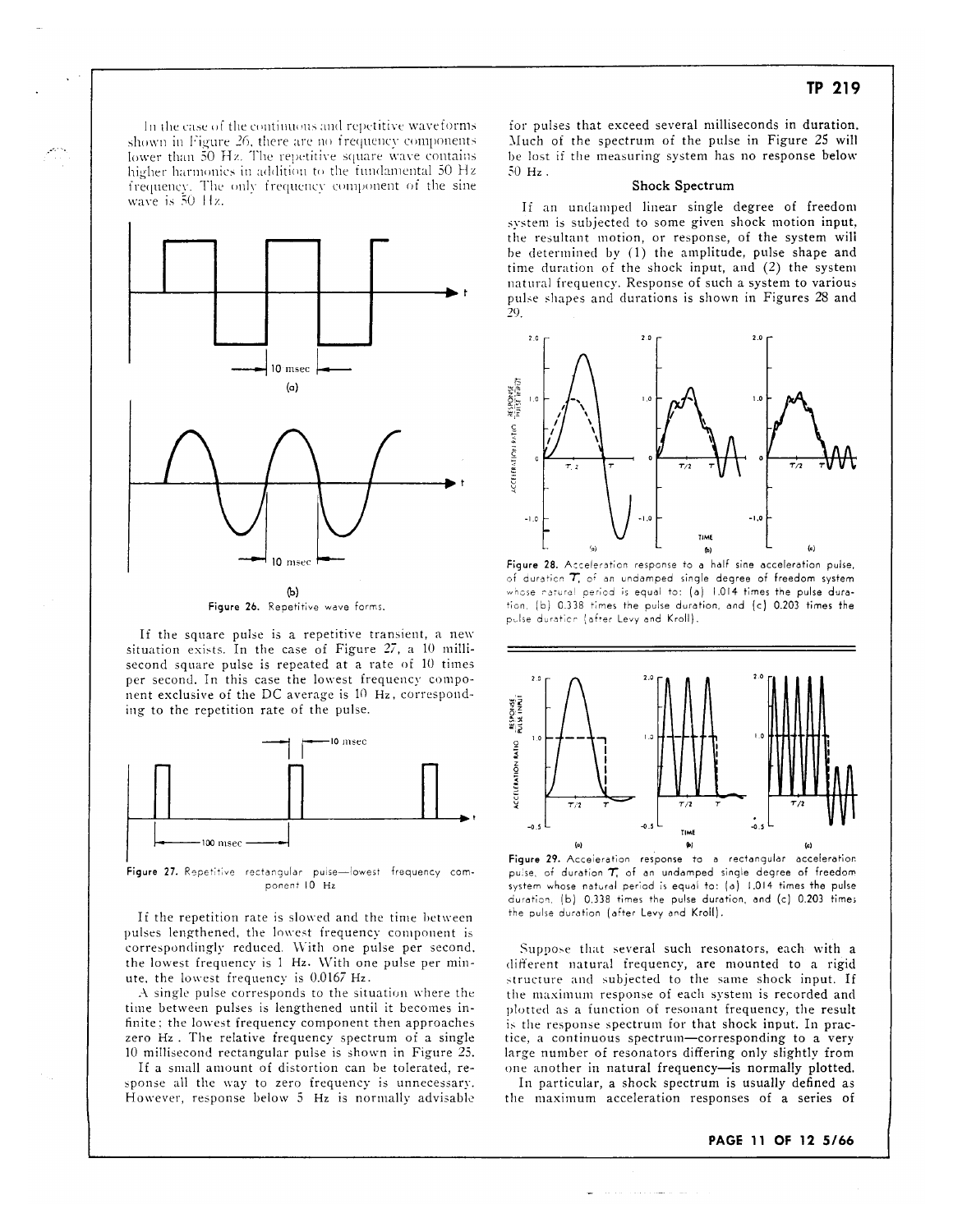

simple systems to the shock motion (Fig. 30). Examination of Figures 28 and 29 shows that the

Figure 30. Shock spectrum of: (a) a half sine pulse of period  $T$ , and (b) a terminal peak sawtooth of period  $\tau$  (after Lowe).

response of a system during application of a shock may differ considerably from the residual motion after the shock input has ended. Because of this, it is customary to consider the primary spectrum (response during shock input) and the residual spectrum (response after shock input) separately. The primary spectrum defines a response that always has the same direction as the applied acceleration, while the residual spectrum defines peak acceleration in both directions. The residual spectrum is important not only in providing more information about dynamic loading, but because it also indicates the fatigue loading due to flexural motion. In view of this, it can be seen that a shock test that provides a flat response in both the primary and residual spectra would be highly desirable. Such a test would be equally severe in the loading it imposes on all equipments tested, regardless of their natural frequencies. Further, a spectrum that rises smoothly to about 100 Hz and is flat for all higher frequencies is a very good average of the shocks actually encountered in transporting and handling equipment. A terminal peak sawtooth acceleration pulse exhibits a spectrum of this type. In addition, the primary and residual spectra are almost equal (Fig.  $30<sub>b</sub>$ ).

Shock spectra can be used to compare intensities of different shocks and are directly applicable to several dynamic design techniques, and the numbers quoted correlate better with the damage potential of the related shock. The difficult job of placing tolerances on pulse shapes is avoided and tests can be conducted that compare very well with actual field conditions. One of its great values is that it permits useful analysis of complex shock. It should be remembered that the shock spectrum tells what a shock does, not what it is.



# **Model 2270 Primary Standard Accelerometer**

The Model 2270 Accelerometer Standard is a combination accelerometer and calibration fixture for performing comparison calibration on other accelerometers. Extremely high stability is achieved by use of Piezite® Type P-10 crystal element. When calibrated by the reciprocity method, an absolute calibration, the error in sensitivity of the Model 2270 is  $\pm 0.5\%$ at 100 Hz. Adapters provide for mounting test accelerometers with a variety of stud sizes. Calibration ranges are 5 Hz to 10,000 Hz and 0.2 g to 10,000 g.



# Model 2271A and 2275 Precision Isobase<sup>®</sup> **Accelerometers**

The Models 2271A and 2275 piezoelectric accelerometers feature extremely low output sensitivity to strain or the bending of their mounting surface. Their wide and useful dynamic characteristics of 2 Hz to 5500 Hz and 0 to 10,000 g permit them to be used for most shock and vibration measurements. Transverse sensitivity is very low, 2% maximum. Flat charge-temperature response, ±3% nominal, over the range of -300°F. to +500°F., is achieved with Piezite® Type P-10 crystal material.